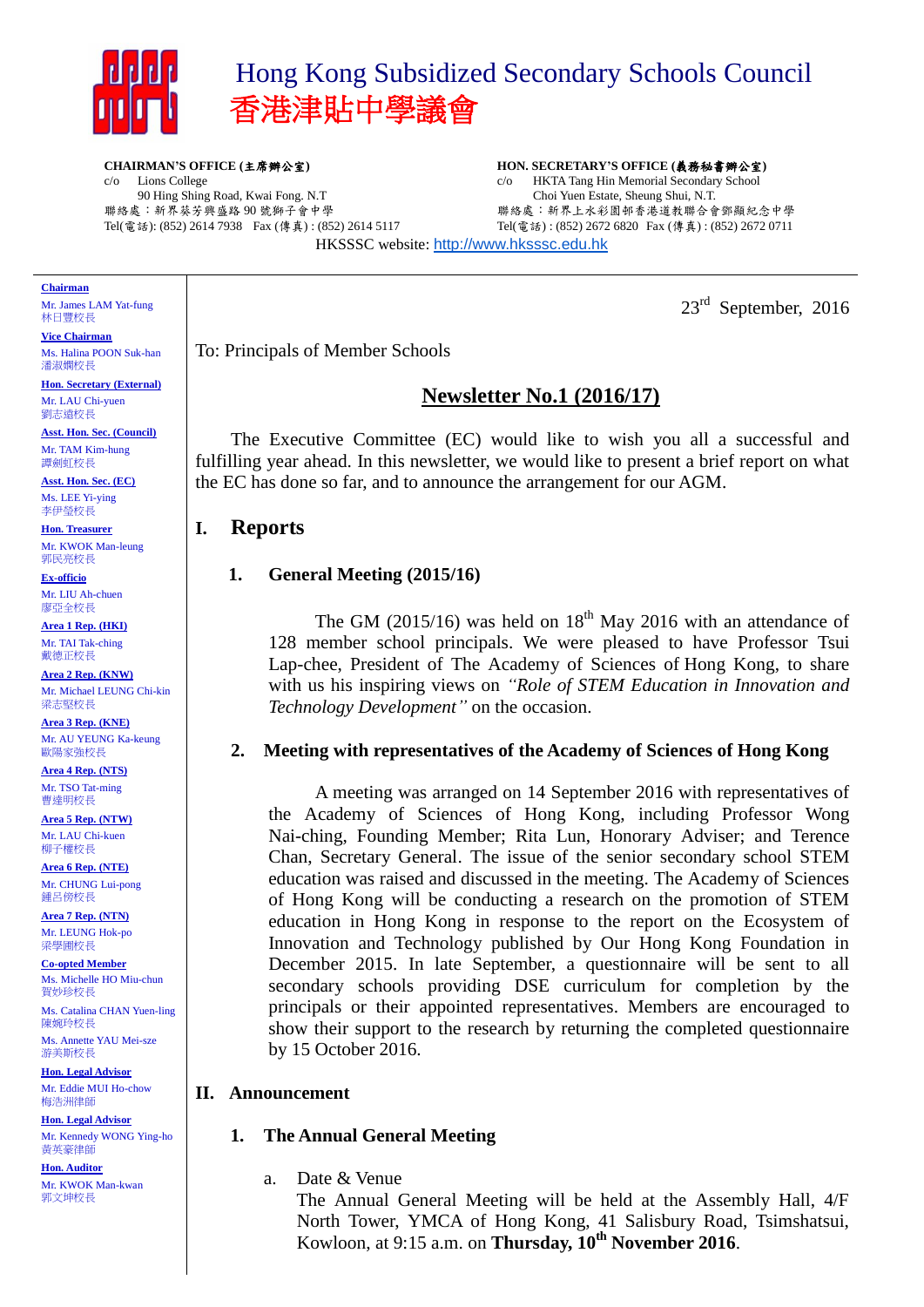

**CHAIRMAN'S OFFICE (**主席辦公室**)** c/o Lions College 90 Hing Shing Road, Kwai Fong. N.T 聯絡處:新界葵芳興盛路 90 號獅子會中學 Tel(電話): (852) 2614 7938 Fax (傳真) : (852) 2614 5117

#### **HON. SECRETARY'S OFFICE (**義務秘書辦公室**)** c/o HKTA Tang Hin Memorial Secondary School Choi Yuen Estate, Sheung Shui, N.T.

聯絡處:新界上水彩園邨香港道教聯合會鄧顯紀念中學 Tel(電話) : (852) 2672 6820 Fax (傳真) : (852) 2672 0711

HKSSSC website: [http://www.hksssc.edu.hk](http://www.hksssc.edu.hk/)

**Chairman**

Mr. James LAM Yat-fung 林日豐校長

**Vice Chairman** Ms. Halina POON Suk-han 潘淑嫻校長

**Hon. Secretary (External)** Mr. LAU Chi-yuen 劉志遠校長

**Asst. Hon. Sec. (Council)** Mr. TAM Kim-hung 譚劍虹校長

**Asst. Hon. Sec. (EC)** Ms. LEE Yi-ying 李伊瑩校長

**Hon. Treasurer** Mr. KWOK Man-leung 郭民亮校長

#### **Ex-officio** Mr. LIU Ah-chuen

廖亞全校長 **Area 1 Rep. (HKI)**

Mr. TAI Tak-ching 戴德正校長

**Area 2 Rep. (KNW)** Mr. Michael LEUNG Chi-kin 梁志堅校長

**Area 3 Rep. (KNE)** Mr. AU YEUNG Ka-keung 歐陽家強校長

**Area 4 Rep. (NTS)** Mr. TSO Tat-ming 曹達明校長

**Area 5 Rep. (NTW)** Mr. LAU Chi-kuen 柳子權校長

**Area 6 Rep. (NTE)** Mr. CHUNG Lui-pong 鍾呂傍校長

**Area 7 Rep. (NTN)** Mr. LEUNG Hok-po 梁學圃校長

**Co-opted Member** Ms. Michelle HO Miu-chun 賀妙珍校長

Ms. Catalina CHAN Yuen-ling 陳婉玲校長

Ms. Annette YAU Mei-sze 游美斯校長

**Hon. Legal Advisor** Mr. Eddie MUI Ho-chow 梅浩洲律師

**Hon. Legal Advisor** Mr. Kennedy WONG Ying-ho 黃英豪律師

**Hon. Auditor** Mr. KWOK Man-kwan 郭文坤校長

9:00 a.m. Registration 9:15 a.m. Annual General Meeting & Election

b. The Programme for the meeting will be as follows:

- 10:15 a.m. Tea Break
- 11:00 a.m. Talk on "**Leadership Qualities of Principals**" by
	- Professor Joseph J.Y. Sung, SBS, JP, the Vice-Chancellor of the Chinese University of Hong Kong
- 12:00 noon Q & A Session
- 12:15 p.m. Lunch Buffet
- c. The Agenda of the AGM:
	- (i) Adoption of Minutes of last AGM & GM
	- (ii) Chairman's Report for 2015/2016
	- (iii) Hon. Treasurer's Report for 2015/2016
	- (iv) Election of Office-bearers and members of the Executive Committee for 2016-18
	- (v) Appointment of the Hon. Legal Advisers for 2016-2018
	- (vi) Appointment of the Internal Auditor for 2016-2018
	- (vii) A.O.B.

## **2. Actions needed**

a. Membership Renewal/Registration Members are reminded to send their completed Membership Renewal Form to the Hon. Treasurer, together with the annual fee of HK\$500, made by a crossed cheque payable to "Hong Kong Subsidized Secondary Schools Council" by **20th October, 2016** (Appendix 1).

### b. AGM Attendance

To facilitate better arrangement, members are requested to return to the Hon. Treasurer the attached Reply Slip (Appendix 2) to confirm your attendance at the AGM & lunch (HK\$100 per head) on or before **20th October, 2016**.

c. Nomination for Executive Committee

The term of office of the Executive Committee will expire at the AGM. Members are encouraged to nominate fellow principals or themselves for the election taking place in the AGM. For those who are interested, please fill in and return the Nomination Form for the Executive Committee Members (2016-2018) (Appendix 3) to the Hon. Secretary via the Hon. Treasurer by mail with postmark on or before **20th October, 2016**. Please note that consent of the nominee to stand for election must be obtained before the submission of nomination form. To avoid last minute confusion, there will be no nominations from the floor at the AGM. Nomination list for Executive Committee Election will be uploaded to our web page on  $3<sup>rd</sup>$  November, 2016.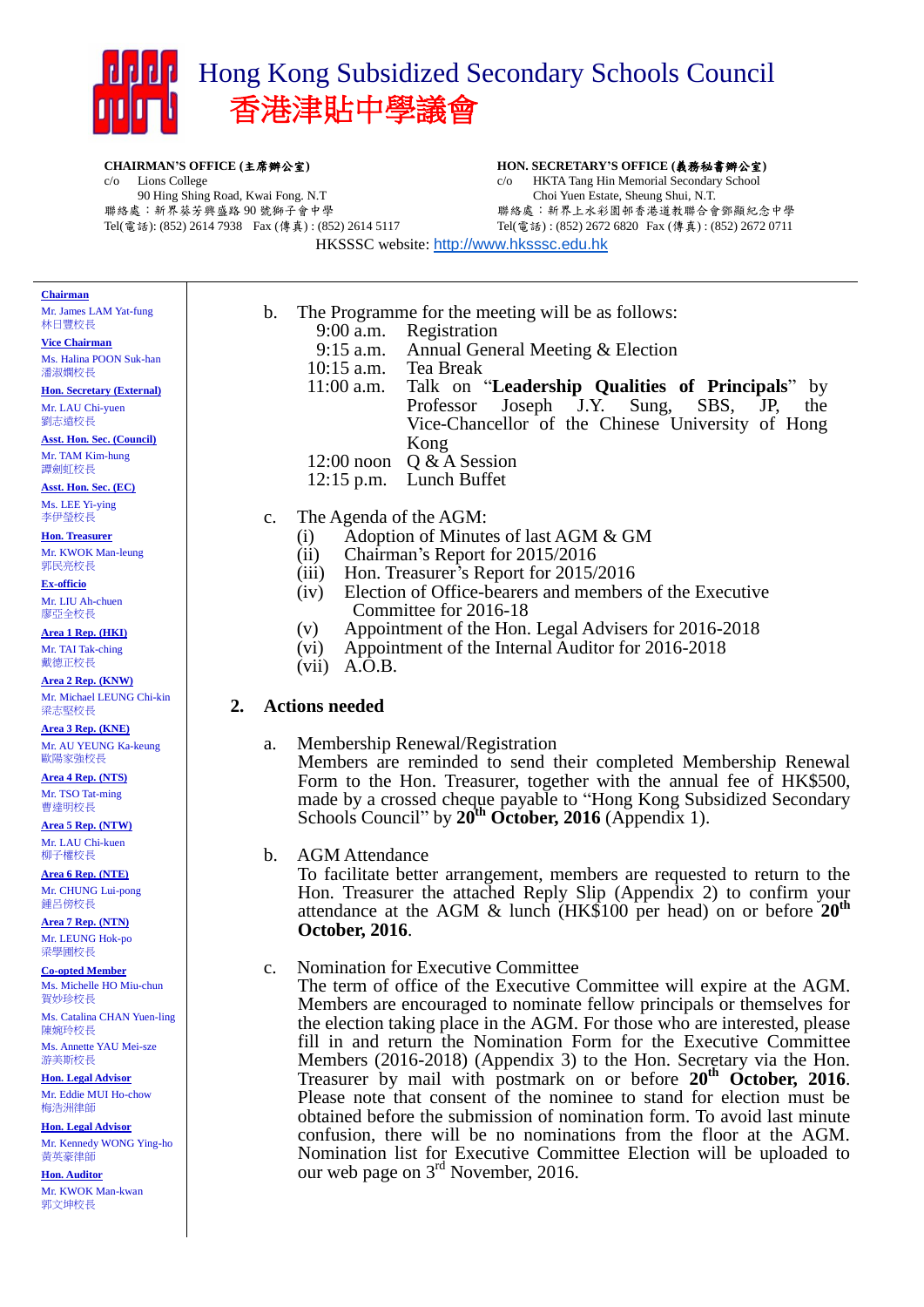

**CHAIRMAN'S OFFICE (**主席辦公室**)** c/o Lions College 90 Hing Shing Road, Kwai Fong. N.T 聯絡處:新界葵芳興盛路 90 號獅子會中學 Tel(電話): (852) 2614 7938 Fax (傳真) : (852) 2614 5117

#### **HON. SECRETARY'S OFFICE (**義務秘書辦公室**)** c/o HKTA Tang Hin Memorial Secondary School Choi Yuen Estate, Sheung Shui, N.T. 聯絡處:新界上水彩園邨香港道教聯合會鄧顯紀念中學 Tel(電話) : (852) 2672 6820 Fax (傳真) : (852) 2672 0711

HKSSSC website: [http://www.hksssc.edu.hk](http://www.hksssc.edu.hk/)

#### **Chairman**

Mr. James LAM Yat-fung 林日豐校長

**Vice Chairman** Ms. Halina POON Suk-han 潘淑嫻校長

**Hon. Secretary (External)** Mr. LAU Chi-yuen 劉志遠校長

**Asst. Hon. Sec. (Council)** Mr. TAM Kim-hung 譚劍虹校長

**Asst. Hon. Sec. (EC)** Ms. LEE Yi-ying 李伊瑩校長

**Hon. Treasurer** Mr. KWOK Man-leung 郭民亮校長

**Ex-officio** Mr. LIU Ah-chuen 廖亞全校長

**Area 1 Rep. (HKI)** Mr. TAI Tak-ching 戴德正校長

**Area 2 Rep. (KNW)** Mr. Michael LEUNG Chi-kin 梁志堅校長

**Area 3 Rep. (KNE)** Mr. AU YEUNG Ka-keung 歐陽家強校長

**Area 4 Rep. (NTS)** Mr. TSO Tat-ming 曹達明校長

**Area 5 Rep. (NTW)** Mr. LAU Chi-kuen 柳子權校長

**Area 6 Rep. (NTE)** Mr. CHUNG Lui-pong 鍾呂傍校長

**Area 7 Rep. (NTN)** Mr. LEUNG Hok-po 梁學圃校長

**Co-opted Member** Ms. Michelle HO Miu-chun 賀妙珍校長

Ms. Catalina CHAN Yuen-ling 陳婉玲校長

Ms. Annette YAU Mei-sze 游美斯校長

**Hon. Legal Advisor** Mr. Eddie MUI Ho-chow 梅浩洲律師

**Hon. Legal Advisor** Mr. Kennedy WONG Ying-ho 黃英豪律師

**Hon. Auditor** Mr. KWOK Man-kwan 郭文坤校長

- d. Enclosed please find
	- (i) Membership Renewal Form (Appendix 1)
	- (ii) AGM Reply Slip (Appendix 2)
	- (iii) Nomination Form for Executive Committee, 2016-2018 (Appendix 3)
	- Note: The minutes of the AGM (Nov. 2015) and GM (May 2016), Chairman's report, Hon. Treasurer's report will be distributed at the meeting. They will be uploaded to our web page in due course.

Thank you for your continuous support and we are looking forward to seeing you at the AGM.

Yours sincerely,

 $\frac{1}{2}$ 

TAM Kim-hung (Mr) Asst. Hon. Sec. (Council)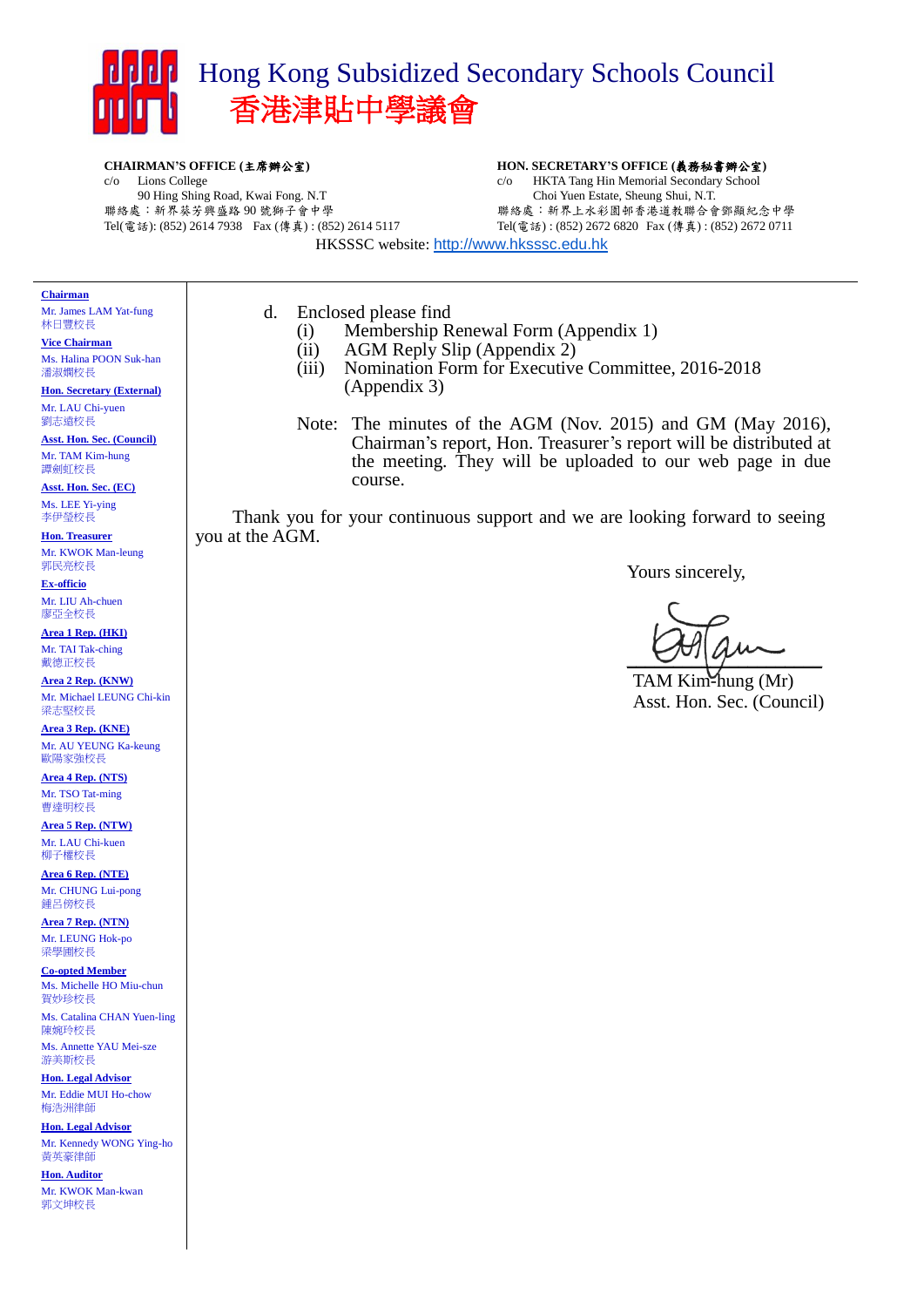

# 會 員 登 記 表 **Membership \* Renewal / Registration Form** (**2016-2017**)

|                                                                            |                                                                                                                   |                                                                                                                      | Please return by MAIL on or before 20th October 2016<br>to the Hon. Treasurer, HKSSSC,     |    |  |
|----------------------------------------------------------------------------|-------------------------------------------------------------------------------------------------------------------|----------------------------------------------------------------------------------------------------------------------|--------------------------------------------------------------------------------------------|----|--|
|                                                                            |                                                                                                                   | c/o                                                                                                                  | Buddhist Yip Kei Nam Memorial College                                                      |    |  |
|                                                                            |                                                                                                                   |                                                                                                                      | Cheung Ching Estate, Tsing Yi, New Territories                                             |    |  |
| $\Box$                                                                     | 學校                                                                                                                |                                                                                                                      |                                                                                            |    |  |
| ப                                                                          | 地址                                                                                                                |                                                                                                                      |                                                                                            |    |  |
|                                                                            |                                                                                                                   |                                                                                                                      |                                                                                            |    |  |
| $\Box$                                                                     | 電話                                                                                                                |                                                                                                                      | 圖文傳真                                                                                       |    |  |
| $\perp$<br>$\mathsf{L}$                                                    | 電郵                                                                                                                | 校長姓名                                                                                                                 |                                                                                            |    |  |
|                                                                            |                                                                                                                   |                                                                                                                      |                                                                                            |    |  |
|                                                                            |                                                                                                                   |                                                                                                                      |                                                                                            |    |  |
| Newly Appointed Principal 新任校長 (Please tick if appropriate 如適用請在方格內填上「√」號) |                                                                                                                   |                                                                                                                      |                                                                                            |    |  |
| ப                                                                          | 稱謂 / 銜頭                                                                                                           |                                                                                                                      |                                                                                            |    |  |
| 日期                                                                         |                                                                                                                   |                                                                                                                      | 簽署                                                                                         |    |  |
|                                                                            | 隨函附上支票面額 \$500.00 以繳付 2016 / 2017 學年會費。                                                                           |                                                                                                                      |                                                                                            |    |  |
|                                                                            |                                                                                                                   |                                                                                                                      | Enclosed please find a cheque of \$500.00 being the Membership Fee for the year 2016-2017. |    |  |
| 支票號碼                                                                       |                                                                                                                   |                                                                                                                      |                                                                                            | 銀行 |  |
|                                                                            | 備註 Remarks:                                                                                                       |                                                                                                                      |                                                                                            |    |  |
|                                                                            |                                                                                                                   |                                                                                                                      | (1) 支票抬頭人請寫"香港津貼中學議會"。                                                                     |    |  |
| (2)                                                                        |                                                                                                                   | Cheque should be made payable to " Hong Kong Subsidized Secondary Schools Council " .<br>會費可用營辦開支整筆津貼/擴大營辦開支整筆津貼費支付。 |                                                                                            |    |  |
|                                                                            |                                                                                                                   | The Membership Fee is chargeable to OEB/EOEB Grant.                                                                  |                                                                                            |    |  |
| (3)                                                                        | 如該項資料在二零一五年九月後曾經修改,請在方格内劃上 図 號。<br>Please put a cross in the box if information is changed after September, 2015. |                                                                                                                      |                                                                                            |    |  |
| (4)                                                                        |                                                                                                                   |                                                                                                                      | * 請刪去不適用者。 Delete where appropriate.                                                       |    |  |
|                                                                            |                                                                                                                   |                                                                                                                      | 回郵標籤 Address Label:                                                                        |    |  |
|                                                                            |                                                                                                                   |                                                                                                                      | Mr. KWOK Man-leung                                                                         |    |  |
|                                                                            |                                                                                                                   |                                                                                                                      | Hon. Treasurer, HKSSSC                                                                     |    |  |
|                                                                            |                                                                                                                   |                                                                                                                      | c/o Buddhist Yip Kei Nam Memorial College                                                  |    |  |
|                                                                            |                                                                                                                   |                                                                                                                      | Cheung Ching Estate, Tsing Yi<br>New Territories                                           |    |  |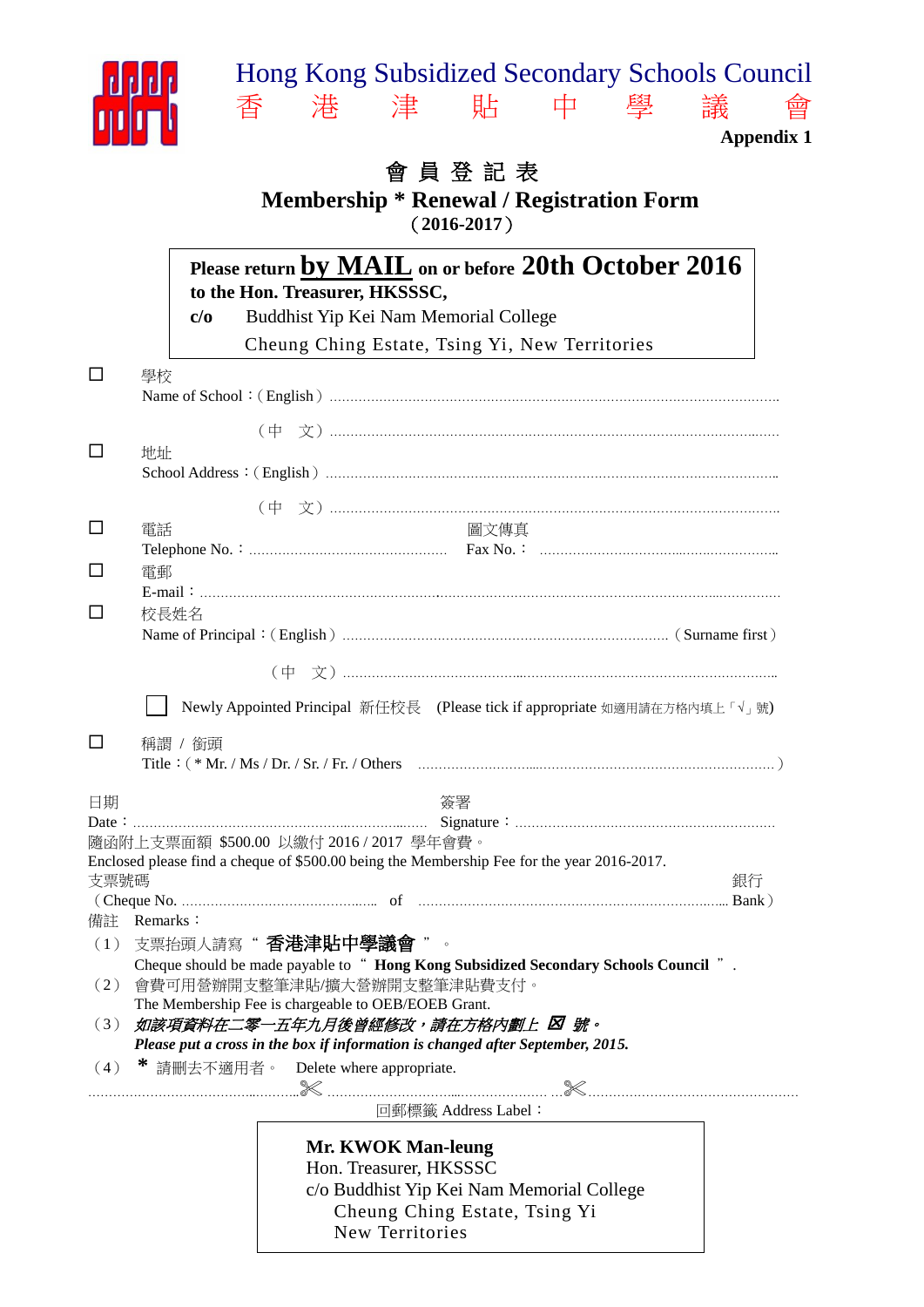



# **Reply Slip**

**(Please return by 20 th October, 2016)**

Mr. KWOK Man-leung Hon. Treasurer, HKSSSC

Fax: 2433 9009

□ \*I shall attend the AGM on **Thursday, 10 th November 2016**.

□ \*I shall stay for lunch and enclosed please find a crossed cheque  $\Box$  Bank, Cheque no.  $\Box$  ) of HKD\$100 payable to "Hong Kong Subsidized Secondary Schools Council".

## **Questions for Keynote Speaker:**

| Signature:                         |  |  |
|------------------------------------|--|--|
|                                    |  |  |
| School:                            |  |  |
| Date:                              |  |  |
| *Please tick√wherever appropriate. |  |  |

\_\_\_\_\_\_\_\_\_\_\_\_\_\_\_\_\_\_\_\_\_\_\_\_\_\_\_\_\_\_\_\_\_\_\_\_\_\_\_\_\_\_\_\_\_\_\_\_\_\_\_\_\_\_\_\_\_\_\_\_\_\_\_\_\_\_\_\_

(Please use the following Address Label for your return of the Reply Slip)

--------------------------------------------------------------------------------------------------------

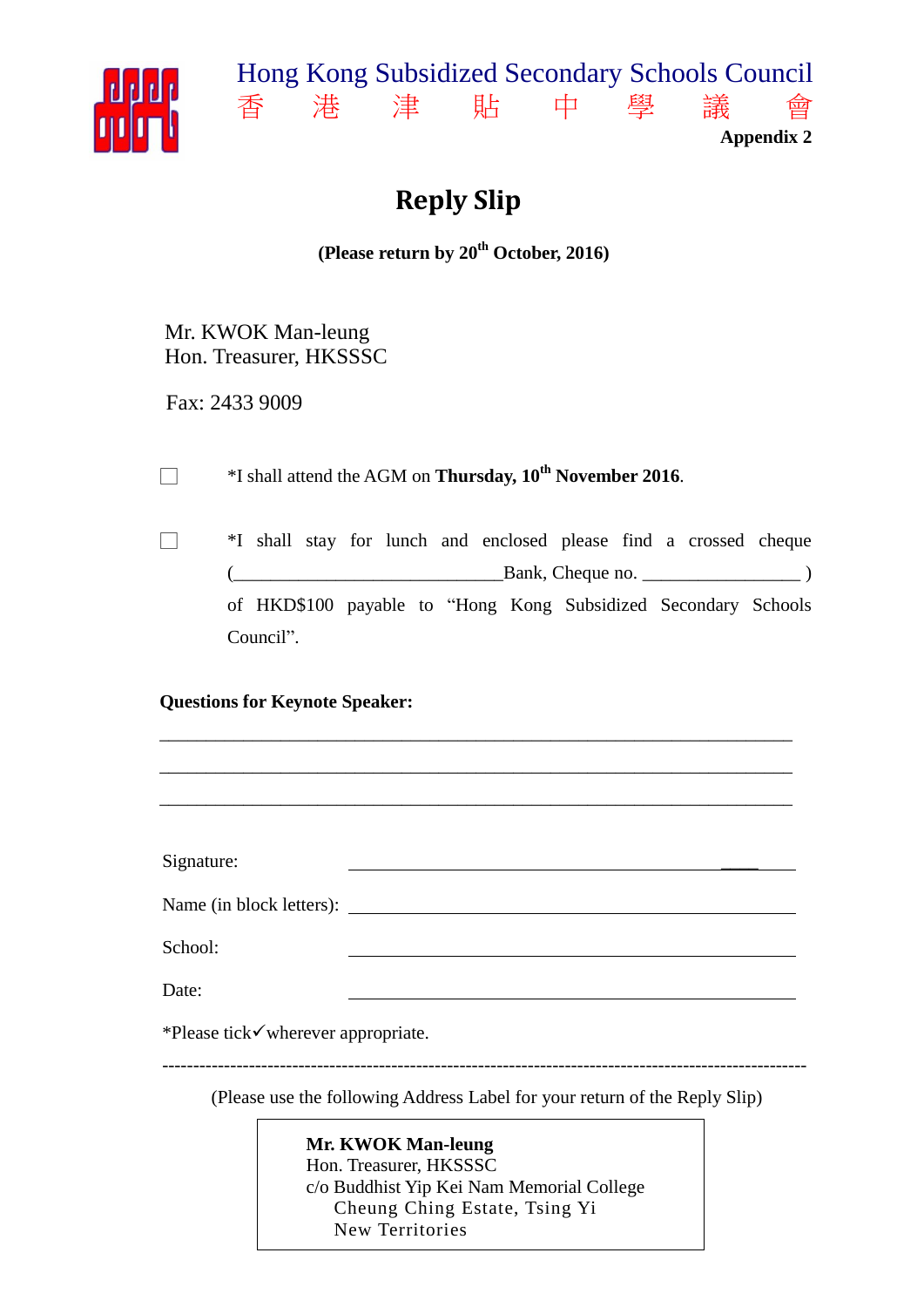# **Nomination for Executive Committee Membership (2016-2018)**

You can nominate a single post or any combination of posts. Please cross out the posts you will not nominate. The completed Nomination Form should be **returned by mail** to the Hon. Treasurer **with date of postmark on or before 20th October 2016. Please indicate on the envelope "Nomination for EC Membership 2016-2018"**.

### \*\*\*\*\*\*\*\*\*\*\*\*\*\*\*\*\*\*\*\*\*\*\*\*\*\*\*\*\*\*\*\*\*\*\*\*\*\*\*\*\*\*\*\*\*\*\*\*\*\*\*\*\*\*\*\*\*\*\*\*\*\*\*\*\*\*\*\*\*\*\*\*\*\*\*\*\*\*\*\*

## **Nomination Form for the Executive Committee Members of HKSSSC** (**2016-2018**)

|    | Post                                                                                                                                   | <b>Name of School</b> | <b>Name of Nominee</b><br>(in block letters) | <b>Signature of</b><br><b>Nominee</b> |
|----|----------------------------------------------------------------------------------------------------------------------------------------|-----------------------|----------------------------------------------|---------------------------------------|
| 1. | Chairman                                                                                                                               |                       |                                              |                                       |
| 2. | Vice Chairman                                                                                                                          |                       |                                              |                                       |
| 3. | <b>Honorary Secretary</b><br>(External)                                                                                                |                       |                                              |                                       |
| 4. | <b>Assistant Honorary</b><br>Secretary (Council)                                                                                       |                       |                                              |                                       |
| 5. | <b>Assistant Honorary</b><br>Secretary (Executive<br>Committee)                                                                        |                       |                                              |                                       |
| 6. | <b>Honorary Treasurer</b>                                                                                                              |                       |                                              |                                       |
| 7. | Representative of HK<br>Island (HKI)<br>(Area 1: HK Island,<br>Outlying Islands, Lantau)                                               |                       |                                              |                                       |
| 8. | Representative of<br>Kowloon West (KNW)<br>(Area 2: Yau Tsim Mong,<br>Kowloon City, Hunghom,<br>Homantin, Kowloon Tong,<br>Shamshuipo) |                       |                                              |                                       |